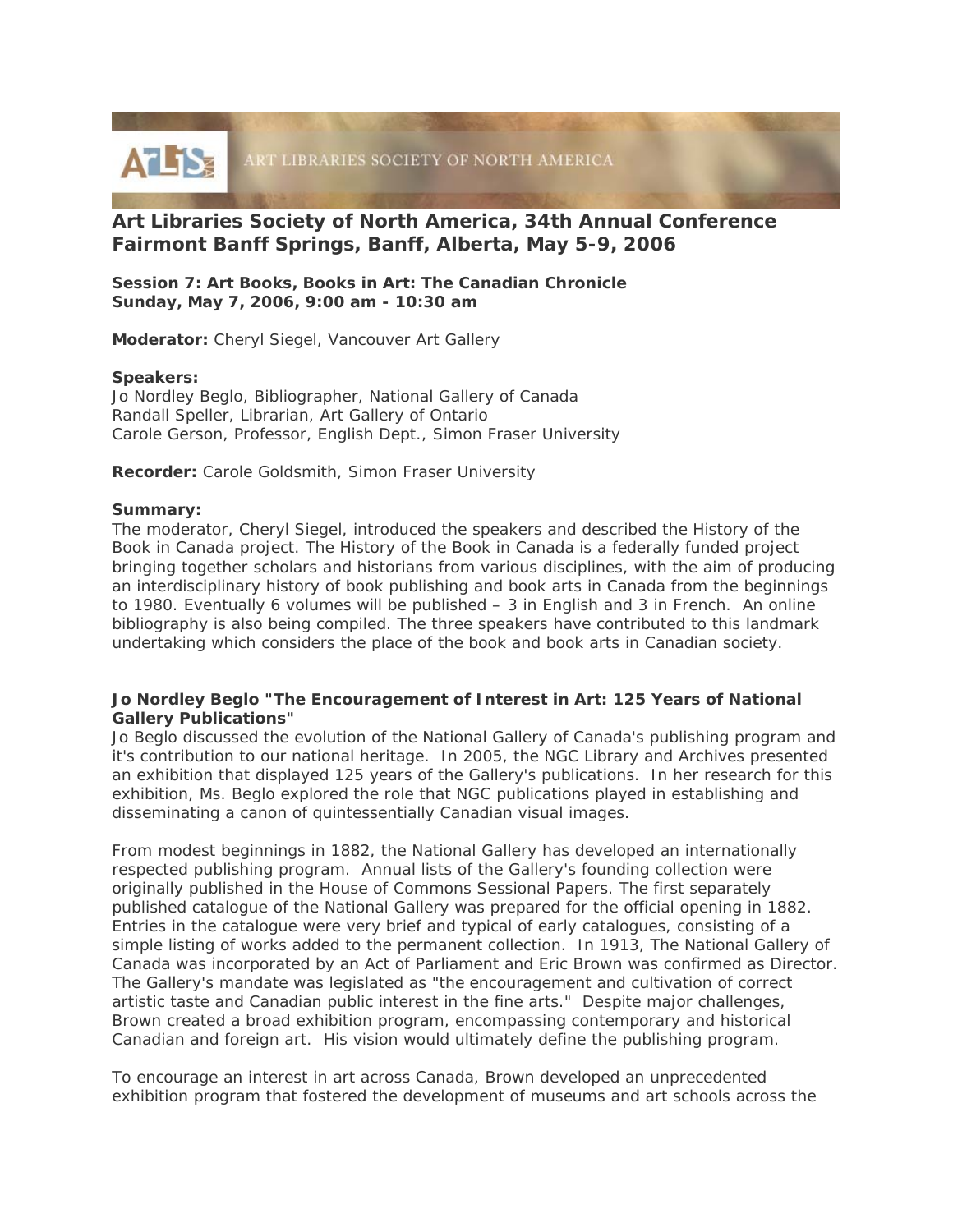country. In 1916, the Parliament Buildings were destroyed by fire and the Gallery space was occupied by legislators. With the National Gallery closed, treasures from the Gallery were shipped from coast to coast. In 1921, Brown reported that "…there is hardly a town or city of any size in the Dominion which has not had the opportunity of seeing artistic work of good quality." The Gallery reopened in 1921, with the exhibition, *Pictures and Sketches by Tom Thomson*, accompanied by a simple catalogue.

In 1924, The Gallery organized a major exhibition of Canadian art for the British Empire Exhibition in London. The exhibition was a great success, and introduced the work of Tom Thomson and his contemporaries to a European audience. Canada was the only Dominion to produce its own catalogue, as well as a second publication, *A Portfolio of Pictures from the Canadian section*, with full page illustrations. J.E.H. MacDonald designed the covers of both publications, with scenes evoking the Canadian landscape. In 1927, more Canadian works from the second British Empire Exhibition were exhibited in Paris. The exhibition catalogue cover was again designed by J.E.H. MacDonald. A popular poster, designed by Thoreau MacDonald, was described by Eric Brown as "typically Canadian in conception," and featured a pair of stylized deer in flight across a frozen landscape.

From the 1920s, the National Gallery publishing program has continued without interruption, producing critical and historical studies, bibliographies and exhibition catalogues. In 1975 the Gallery published *Canadian Painting in the Thirties* by Charles Hill, which remains a seminal work on Canadian art history. In 1988, the Gallery published a major catalogue, *Degas*, in collaboration with the Metropolitan Museum, New York and the Réunion des musées nationaux Paris; and *Master Drawings from the National Gallery of Canada*, in collaboration with the National Gallery of Art in Washington. The National Gallery now stands in the mainstream of international art publishing, producing comprehensive scholarly catalogues, often in partnership with other museums and university presses.

In 1978 ARLIS/NA recognized the National Gallery of Canada for "continuing commitment to excellence in its diversified publishing program." National Gallery of Canada publications have received numerous honours, including the George Wittenborn Memorial Book Award. The Gallery's commitment to the encouragement of interest in Canadian and foreign art continues across the span of 125 years into the  $21<sup>st</sup>$  century.

## **Randall Speller "Canadian Artists and Books: 1920-1970"**

Randall Speller outlined the contribution of Canadian artists to the history of book publishing in the  $20<sup>th</sup>$  century, with many exemplary examples of book design and illustrations.

In the late 1800s and early 1900s, publishers turned to illustrators and designers to meet the challenges of a rapidly changing marketplace. Some Canadian artists, like Palmer Cox and Henry Sandham, moved to the United States or England, where there were more opportunities in commercial art and trade publishing. Palmer Cox invented the "Brownies" in 1883, for *St. Nicholas Magazine* in the United States*.* Cox successfully marketed his creation, endorsing products from clocks to Nabisco cookies. In 1900, Eastman Kodak named the Brownie Kodak camera after the popular elf-like creatures. Henry Sandham also worked as a successful illustrator for American magazines, such as *the Century Magazine*.

By 1900 Toronto had emerged as the centre of English language publishing and printing in Canada. As the Canadian publishing industry began to develop, many Canadian artists, such as C.W. Jefferys and Tom Thomson, returned to work in Toronto and other major cities. Jefferys became one of Canada's most important book and text-book illustrators.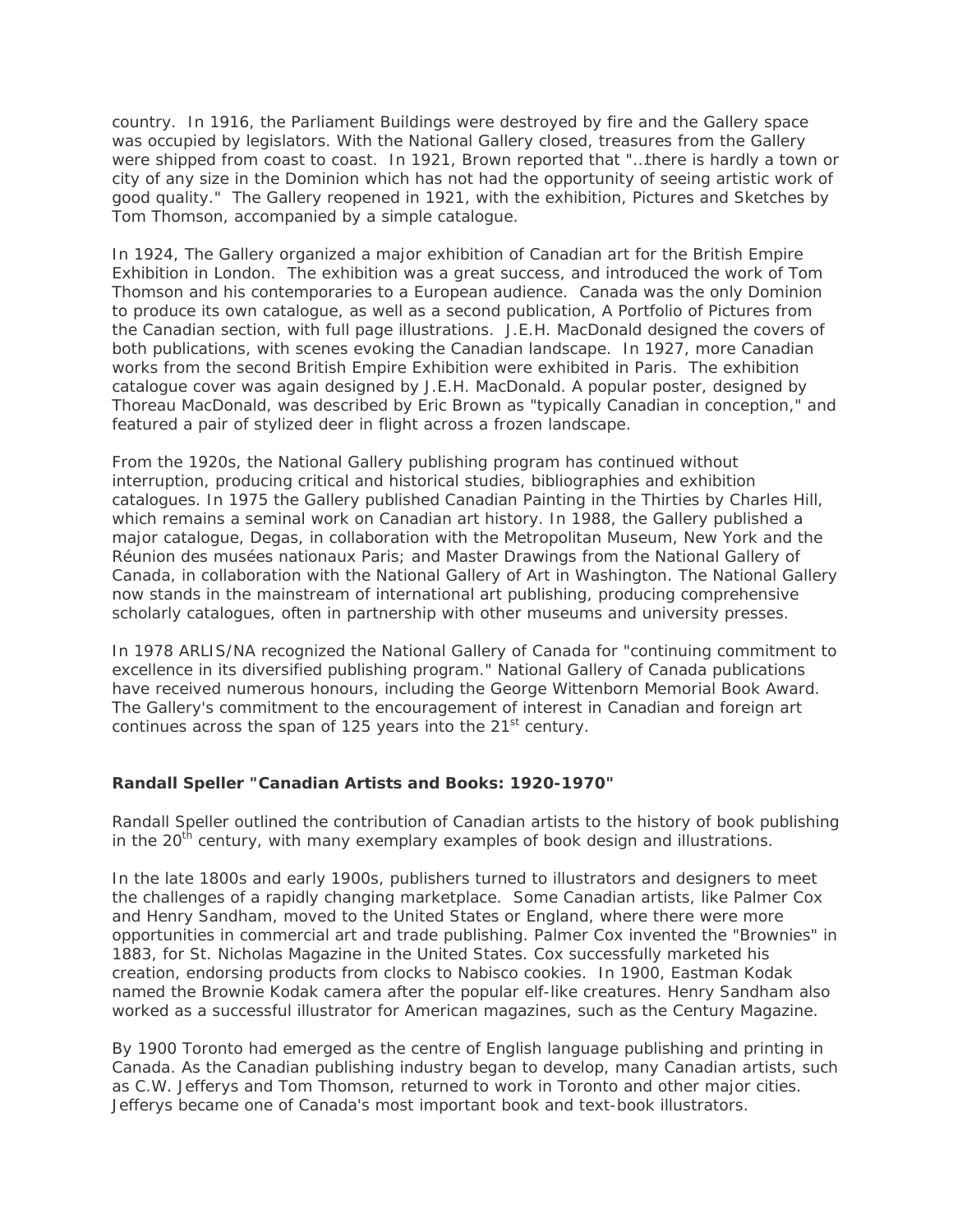Illustration and commercial design was the most important source of income for artists well into the 1960s. Many well known artists worked for commercial advertising companies. A *Canadaink* 1927 magazine cover by A.Y. Jackson helped the Canada Printing Ink Company show off its products, while a 1926 Ford Motor Company brochure illustrated by Frank Carmichael showed the increasing sophistication of Canadian commercial advertising.

The 1920s saw a new era of national pride, resulting in new ideas about Canada as a place worth celebrating. Publishers turned to artists to create a new look, using 'Canadian' images and scenery. Many illustrators were influenced by the Arts and Crafts movement, with its aesthetic of flat, decorative and patterned forms. J.E.H. MacDonald, one of the founding members of the Group of Seven, was the most influential commercial illustrator of the 1920s. MacDonald's work focused on the illustrated elements of the book. The title page and endpapers were often hand-lettered and illuminated with botanical motifs. Other members of the Groups of Seven were equally famous as illustrators. Lawren Harris and Frederick Varley's works defined and influenced most Canadian design and illustration until the 1950s.

The 1930s were dominated by Thoreau MacDonald. He modernized the arts and crafts elements from the 1920s into a very distinctive and recognizable style. He also introduced the notion of package design to the book trade. Many of his works, such as *Maria Chapdelaine* (1938), are highly collectible. Although modern artists such as Bertram Brooker introduced experimental ideas in design, most bookwork remained conservative. The advent of WWII introduced an ambitious program of original Canadian publishing. "The Thorn-Apple Tree" (1944) with richly printed woodcuts by Franklin Carmichael, provided a nostalgic, reassuring look at early pioneer life. The post war period saw the impact of cheaper photography and the dominance of well-designed, attractive American books.

In order to compete in the international market, Canadian publishers turned to typography and book design. The arrival of several European book designers in the early 1950s transformed Canadian publishing. Designers worked closed with producers to create less expensive and more attractive books. In 1965, Frank Newfeld won bronze and silver medals at the Internationale Buchkunst-Austellung in Leipzig for his design and illustrations for *The Chequered Shade* (1963) and *Within the Zodiac* (1964). Geoffrey Matthew's *Economic Atlas of Ontario* won the "most beautiful book in the world" award at Leipzig in 1969.

The 1960s was an era of experimental writing and publishing. The Centennial celebrations of 1967 coincided with the arrival of small publishing houses, such as The House of Anansi, The New Press and Oberon Press. By the 1970s design and illustration had all but disappeared in major publishing firms, although design advocates remained active. In 1981, the Alcuin Society began its Annual Awards in Book Design, the only national competition in Canada that celebrates the art of book design. Small presses, such as Coach House Press, Talon Books, Collections du Nenuphar and Porcupine's Quill have made illustration and design an important part of book production.

Today, with the advent of computer production and a highly competitive marketplace, we are witnessing a return to design principles. Although illustration no longer plays a central role in mainstream Canadian publishing, the study of design and illustration can bring the work of many lesser known artists to light.

### **Carole Gerson " Books and Reading in Canadian Art"**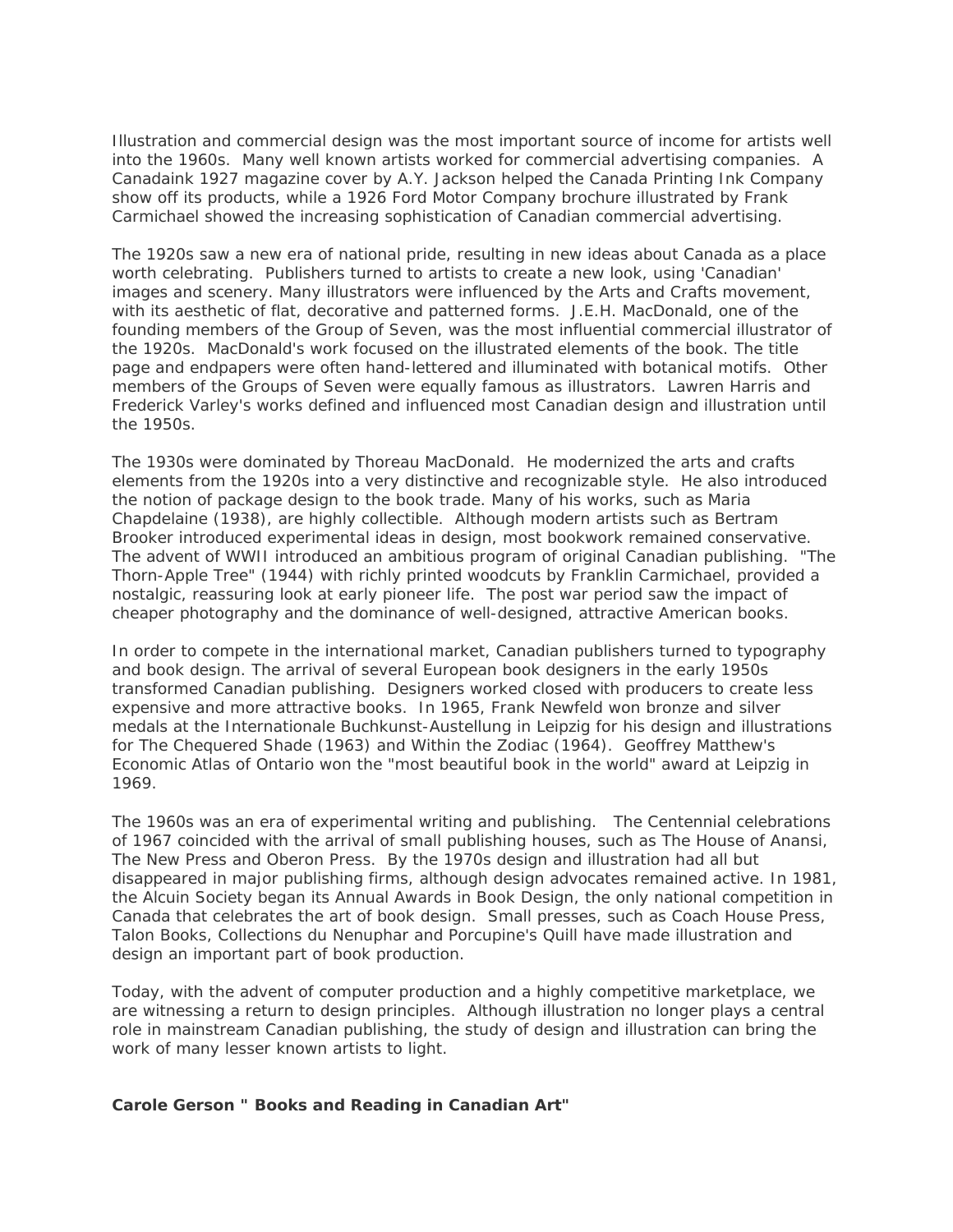Carole Gerson discussed the portrayal of books and reading in relation to social issues such as class, gender and nationalism. For *History of the Book in Canada* vol. 3, Prof. Gerson and Yvan Lamonde co-authored "Books and Reading in Canadian Art," which examined social attitudes towards books and reading as represented in Canadian images.

Conventional portraits of early North American settlers used the book as a symbol of piety or culture, while shelves of books indicated learning and authority. Most 18<sup>th</sup> and early 19<sup>th</sup> C. portraits show women holding a single book, whereas men tend to be depicted in their libraries. Single books could serve as signs of faith, as with four portraits of nuns from Quebec, by Antoine Plamondon. Shelves of books or libraries were associated with the professions, civil service and Protestant clergy.

In the early  $19<sup>th</sup>$  C., books and reading material might be prominently placed in a domestic scene to indicate gentility, as in Wm. Berczy's 1809 portrait of the Woolsey family. In the early 1800s, images of aborbed readers were rare. . A closed book represented a certain social status. Readers may be depicted with partially opened or open books, gazing toward the book or towards the artist. By the second half of the  $19<sup>th</sup>$  C., scenes of reading and readers became more varied, reflecting romantic interests and sentimental attitudes to children. One of Canada's most familiar images of young readers is George Reid's forbidden Fruit (1889), depicting a country boy hiding in the hayloft with his book.

Between 1840 and 1918, the active woman reader was more frequently seen in paintings than the male reader. The Victorian era was a period when the secular woman reader began to pervade Anglo-American mass culture, the significance of which is up for discussion. Did she represent an assertion of individuality and educational advancement, or was she a threatening figure whose actions could disrupt family life and society? Did the "self-absorbed" and often "sexualized" woman reader simply maintain the "perspective of the male gaze" or did she imply a radical change?

In the 20<sup>th</sup> century, landscape painting prevailed as the main focus of Canadian art, while artists retained earlier patterns of representing books and reading in portraits and still life arrangements. Although the earlier practice of using books to signal social or intellectual status didn't completely disappear, images of books in 20<sup>th</sup> C. art and photography strengthened the link between reading and gender. In formal portraits of men, books identify the subject as an author, such as Edwin Holgate's portrait of Stephen Leacock (1943) and Yousuf Karsh's photographs of Marshall McLuhan. Women are more commonly depicted as readers - as consumers rather than as creators of texts. The image of the solitary reader implies intimacy between painter and subject, and also between subject and viewer. Images of men reading are relatively rare and usually created by friends or relatives. Unidentified men are usually shown reading a newspaper or magazine.

Most scenes of reading occur in domestic sites; scenes of outdoor reading involving women usually relate to social occasions such as a picnic. In formal portraiture, two standard poses prevail: the subject may gaze outward at the viewer while holding a closed book, or may appear as an interrupted reader glancing up from an open book, bringing the full face into view. However, most depictions of women readers present the woman as utterly absorbed. The solitary woman reader embodies the pleasure of reading as a fulfilling experience. The erotic potential of the image is expressed in Edwin Holgate's Mother and Daughter (1926), in which the woman and child are so absorbed in their book that the mother's nakedness goes unnoticed. Pairs of readers are usually female, or male and female.